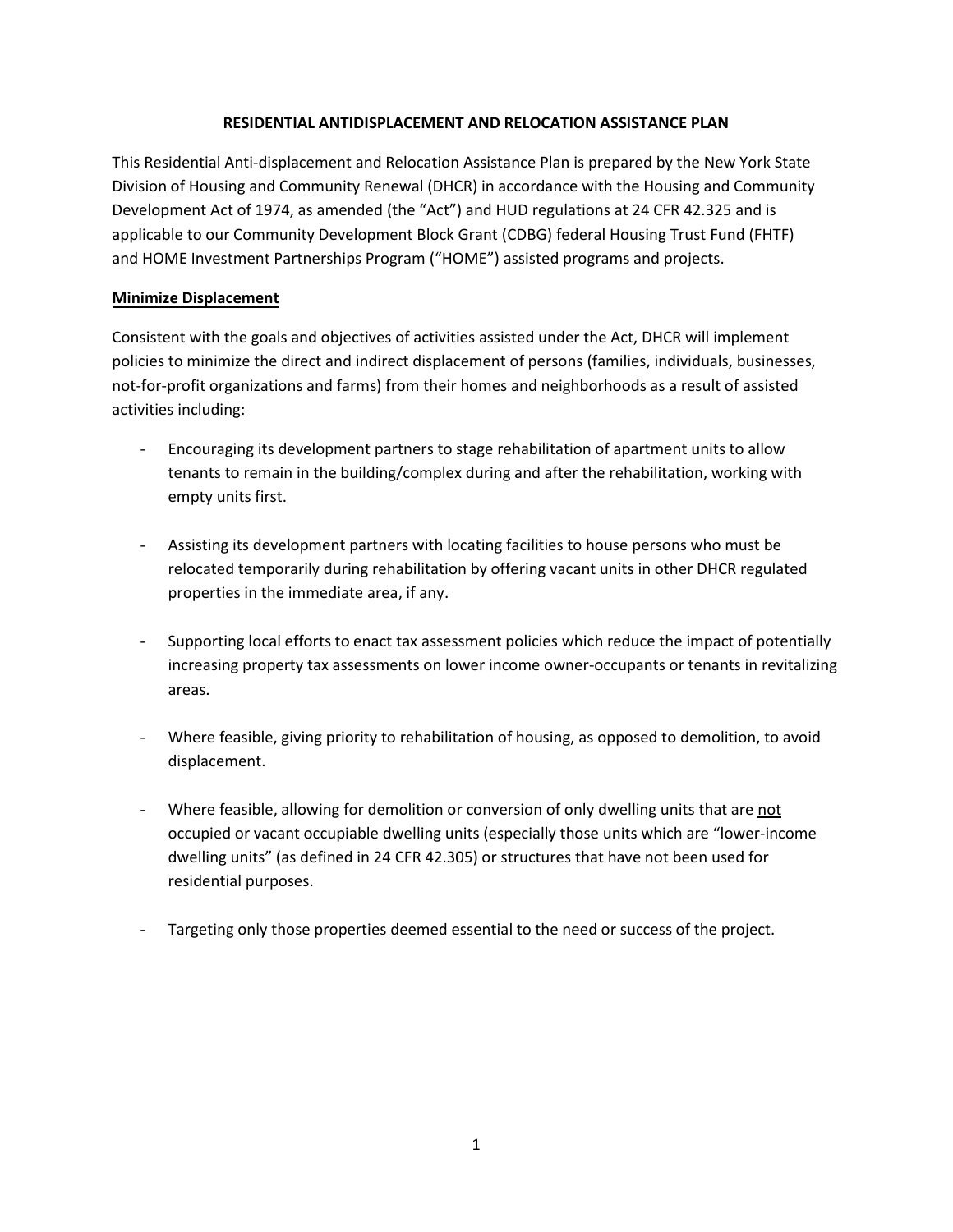#### **Relocation Assistance to Displaced Persons**

DHCR, through its project development partners, will provide relocation assistance for lower-income persons (as defined by either the CDBG FHTF or HOME regulations) who, in connection with an activity assisted under the CDBG, FHTF and/or HOME program(s), move permanently or move personal property from real property as a direct result of the demolition of any dwelling unit or the conversion of a lowerincome dwelling unit. A displaced person may choose to receive EITHER assistance under the Uniform Relocation Assistance and Real Property Acquisitions Act ("URA") and its implementing regulation at 49 CFR 24 or under Section 104(d) of the Act, including:

1. Advisory Services – A displaced person will be advised of his or her rights under the Fair Housing Act. If a comparable replacement dwelling to be provided to a minority person is located in an area of minority concentration (as may be identified in the DHCR Consolidated Plan) the minority person will also be given, if possible, referrals to comparable and suitable decent, safe and sanitary replacement dwellings not located in such areas. (24 CFR 42.350(a))

2. Moving Expenses – Payment for moving expenses at levels described in the URA. (24 CFR 42.350(b))

3. Security Deposits and Credit Checks – The reasonable and necessary cost of any security deposit required to rent the replacement dwelling unit, and for credit checks required to rent or purchase the replacement dwelling unit. (24 CFR 42.350(c))

4. Interim Living Costs – Displaced persons shall be reimbursed for actual, reasonable, out-ofpocket costs incurred in connection with a displacement, including moving expenses and increased housing costs, if (24 CFR 42.350(d)):

a) a person must relocate temporarily because continued occupancy of the dwelling unit constitutes a substantial danger to the health or safety of the person or the public; or

b) a person is displaced from a "lower income dwelling unit", none of the comparable replacement dwelling units to which the person has been referred qualifies as a lower income dwelling unit and a suitable lower income dwelling unit is scheduled to become available in accordance with the one-for-one replacement rule discussed below.

5. Replacement Housing Assistance – Displaced persons are eligible to receive one of the following two forms of replacement housing assistance (24 CFR 42.350(e):

a) rental assistance equal to 60 times the amount necessary to reduce the monthly rent and estimated average monthly cost of utilities for a replacement dwelling (comparable replacement dwelling or decent, safe, and sanitary replacement dwelling to which the person relocates, whichever costs less) to the "Total Tenant Payment," as determined by 24 CFR 5. (All or a portion of this assistance may be offered through a certificate or voucher for rental assistance, if available, provided under Section 8. If a Section 8 certificate or voucher is provided, the development partner must provide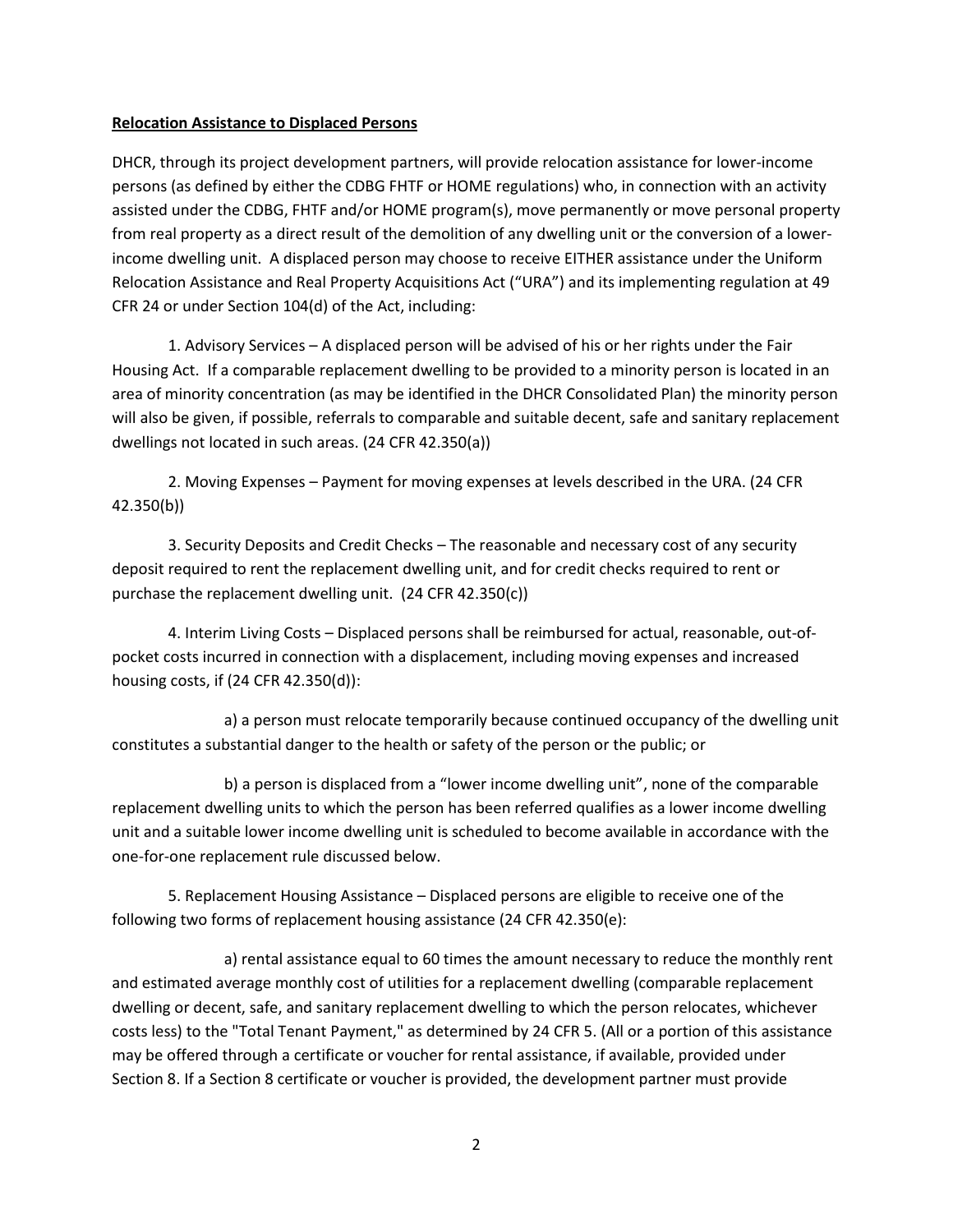referrals to comparable replacement dwelling units where the owner is willing to participate in the Section 8 Tenant-Based Assistance Existing Housing Program 24 CFR 982); or

b) If a displaced person purchases an interest in a housing cooperative or mutual housing association and occupies a decent, safe, and sanitary dwelling in the cooperative or association, the person may elect to receive a payment equal to the capitalized value of 60 times the amount that is obtained by subtracting the "Total Tenant Payment," as determined under 24 CFR 5, from the monthly rent and estimated average monthly cost of utilities at a comparable replacement dwelling unit. To compute the capitalized value, the installments shall be discounted at the rate of interest paid on passbook savings deposits by a federally insured financial institution conducting business within the recipient's jurisdiction. To the extent necessary to minimize hardship to the displaced household, development partners will, subject to appropriate safeguards, issue a payment in advance of the purchase of the interest in the housing cooperative or mutual housing association.

A displaced person who is not a lower-income tenant, will be provided relocation assistance in accordance with the URA. Businesses relocated as a result of assisted activities will also be provided relocation assistance in accordance with the URA.

## **One-for-One Replacement of Lower-Income Dwelling Units**

DHCR, through its project development partner, will replace all occupied and vacant occupiable lowerincome dwelling units demolished or converted to a use other than lower-income housing in connection with a project assisted with funds provided under the CDBG, FHTF and/or HOME programs in accordance with 24 CFR 42.375.

1. To the extent feasible, DHCR will require that replacement units be located within the same neighborhood as the units demolished or converted.

2. DHCR will require that replacement units be sufficient in number and size to house no fewer than the number of occupants who could have been housed in the units that are demolished or converted. The number of occupants who could have been housed in units shall be determined in accordance with applicable local housing occupancy codes. A DHCR development partner will not be permitted to replace demolished or converted units with smaller units (e.g., a 2-bedroom unit with two 1-bedroom units).

3. The replacement units must be provided in standard condition. Replacement lower-income dwelling units may include units that have been raised to standard from substandard condition if:

(i) No person was displaced from the substandard unit; and

(ii) The substandard unit was vacant for at least 3 months before execution of the agreement between the DHCR development partner and the property owner.

4. The replacement units will be required to be made available by the DHCR development partner for occupancy at any time during the period beginning 1 year before the recipient makes public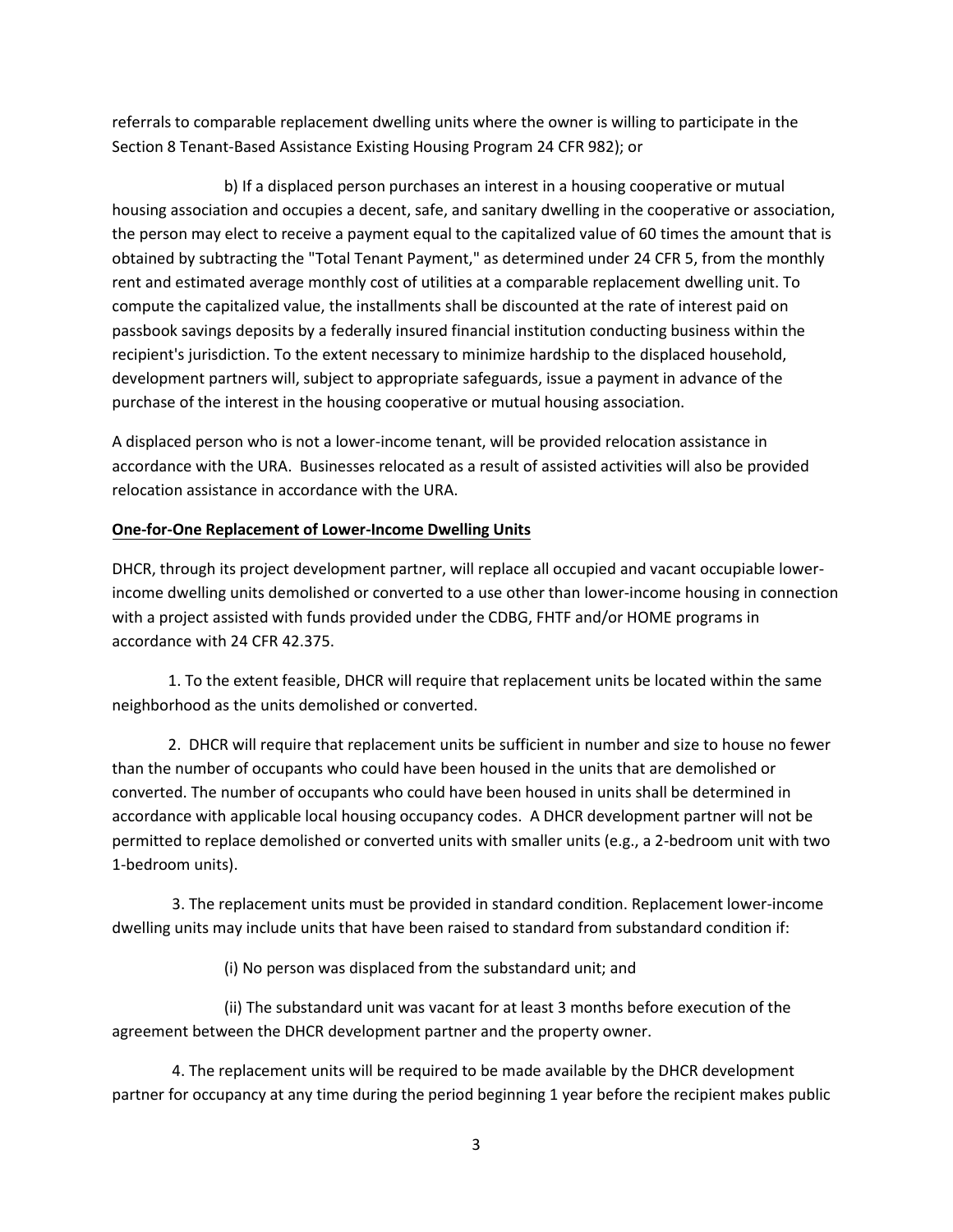the information required by 24 CFR 42.375(c) and ending 3 years after the commencement of the demolition or rehabilitation related to the conversion.

5. The replacement units will be required to be designed by the DHCR development partner to remain lower-income dwelling units for at least 10 years from the date of initial occupancy. Replacement lower-income dwelling units may include, but are not limited to, public housing or existing housing receiving Section 8 project-based assistance.

## **Replacement not Required Based on Unit Availability**

Under 24 CFR 42.375(d), HCR's project development partner may submit a request to DHCR (if the project is funded through the State) for a determination that the one-for-one replacement requirement does not apply based on objective data that there is an adequate supply of vacant lower-income dwelling units in standard condition available on a non-discriminatory basis within the area. DHCR, upon receipt of such submission, will promptly put notice of the request on its websit[e www.nyshcr.org](http://www.nyshcr.org/) and inform interested persons that they have 30 days from its posting to comment and provide additional information to DHCR.

# **Public Notices**

Before entering into a contract (Award Letter for CDBG and HOME Local Program Administrators, Funding Commitment Letter for FHTF and/or HOME Capital Development) committing DHCR to provide funds for a CDBG, FHTF and/or HOME project that will directly result in demolition or conversion of lower-income dwelling units, DHCR will make public its requirements on its website [www.nyshcr.org](http://www.nyshcr.org/) and through public information sessions:

- 1- A description of the proposed assisted project.
- 2- The address, number of bedrooms, and location on a map of lower-income dwelling units that will be demolished or converted to a use other than as lower-income dwelling units as a result of an assisted project.
- 3- A time schedule for the commencement and completion of the demolition or conversion.
- 4- To the extent known, the address, number of lower-income dwelling units by size (number of bedrooms) and location on a map of the replacement lower-income housing that has been or will be provided.
- 5- The source of funding and time schedule for the provision of the replacement dwelling units.
- 6- The basis for concluding that each replacement dwelling unit is designated to remain a lowerincome dwelling units for at least 10 years from the date of initial occupancy.